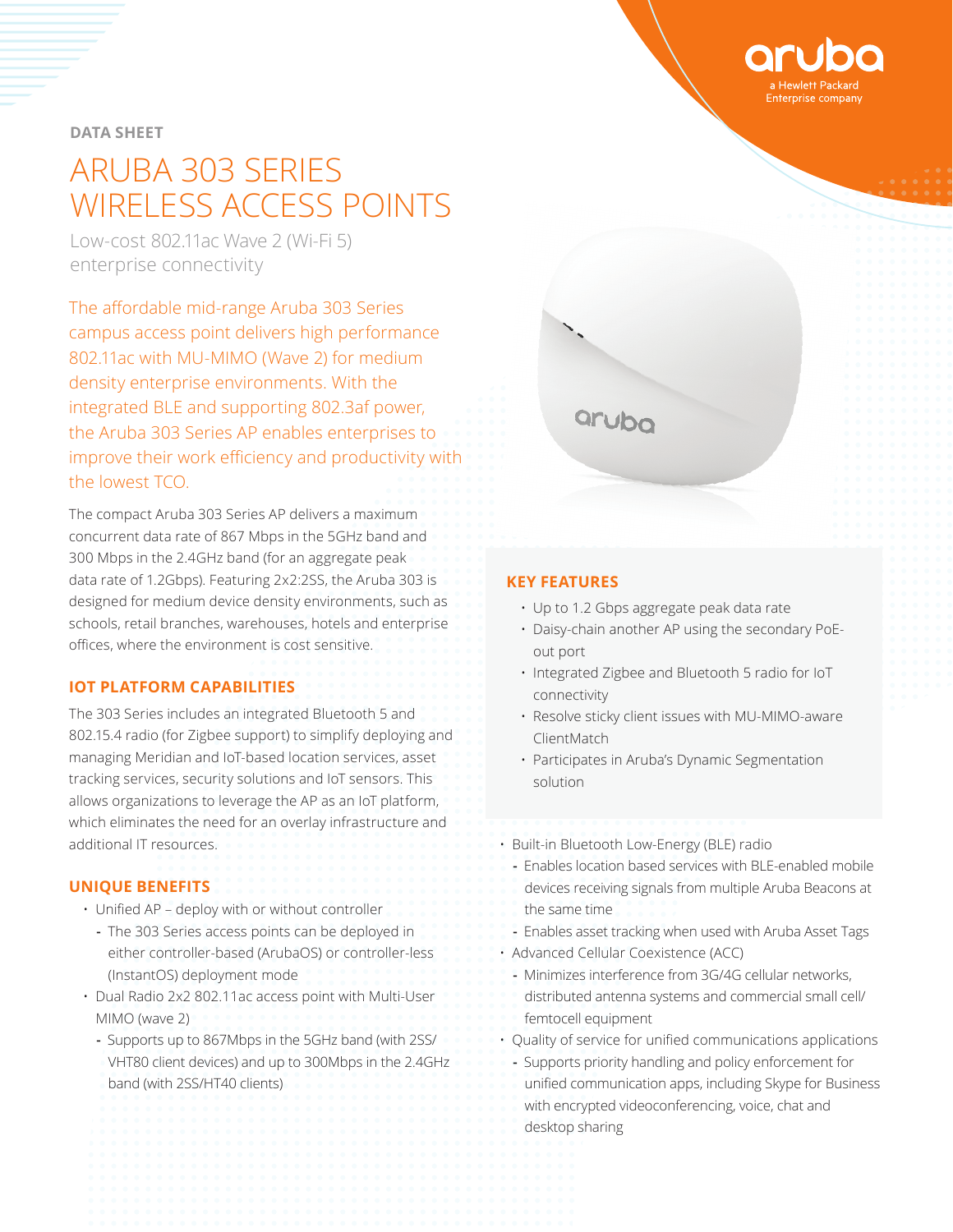- Aruba AppRF technology leverages deep packet inspection to classify and block, prioritize or limit bandwidth for over 2,500 enterprise apps or groups of apps
- RF Management
	- **-** Adaptive Radio Management (ARM) technology with AirMatch automatically assigns channel, width and power settings based on environment and client density. It also provides airtime fairness and ensures that APs stay clear of all sources of RF interference to deliver reliable, highperformance WLANs
	- **-** The Aruba 303 Series Access Points can be configured to provide part-time or dedicated air monitoring for spectrum analysis and wireless intrusion protection, VPN tunnels to extend remote locations to corporate resources, and wireless mesh connections where Ethernet drops are not available
- Spectrum analysis
- **-** Capable of part-time or dedicated air monitoring, the spectrum analyzer remotely scans the 2.4GHz and 5GHz radio bands to identify sources of RF interference from HT20 through VHT80 operation
- Aruba Secure Core
	- **-** Device assurance: Use of Trusted Platform Module (TPM) for secure storage of credentials and keys as well as secure boot
	- **-** Integrated wireless intrusion protection offers threat protection and mitigation, and eliminates the need for separate RF sensors and security appliances
	- **-** IP reputation and security services identify, classify, and block malicious les, URLs and IPs, providing comprehensive protection against advanced online threats

Daisy-chain your wired network to connect and power any network device (IP camera, IOT gateway, or even a second Access Point) to the E1 Ethernet port of the AP-303P. Simplify and costreduce the installation of multiple devices by sharing switch ports and cabling.

# **CHOOSE YOUR OPERATING MODE**

The Aruba 303 Series Access Points offer a choice of deployment and operating modes to meet your unique management and deployment requirements:

- The 303 Series AP is a unified AP that supports both controller-based and controller-less deployment modes, providing maximum flexibility.
- Controller-based mode When deployed in conjunction with an Aruba Mobility Controller, Aruba 303 Series

Access Points offer centralized configuration, data encryption, policy enforcement and network services, as well as distributed and centralized traffic forwarding.

- Controller-less (Instant) mode The controller function is virtualized in a cluster of APs in Instant mode. As the network grows and/or requirements change, Instant deployments can easily migrate to controller-based mode.
- Remote AP (RAP) mode for branch deployments
- Air monitor (AM) for wireless IDS, rogue detection and containment
- Spectrum analyzer (SA), dedicated or hybrid, for identifying sources of RF interference
- Secure enterprise mesh portal or point

For large installations across multiple sites, the Aruba Activate service significantly reduces deployment time by automating device provisioning, firmware upgrades, and inventory management. With Aruba Activate, the APs can be factoryshipped to any site and configure themselves when powered up.

# **SPECIFICATIONS**

# **Hardware Variants**

- AP-303 models: single Ethernet
- AP-303P models: second Ethernet with PoE out

## **Wi-Fi Radio Specifications**

- AP type: Indoor, dual radio, 5GHz 802.11ac 2x2 MIMO and 2.4GHz 802.11n 2x2 MIMO
- 5GHz (radio 0):
	- **-** Two spatial stream Single User (SU) MIMO for up to 867 Mbps wireless data rate to individual 2SS VHT80 client devices
	- **-** Two spatial stream Multi User (MU) MIMO for up to 867 Mbps wireless data rate to two 1SS MU-MIMO capable client devices simultaneously
- 2.4GHz (radio 1):
	- **-** Two spatial stream Single User (SU) MIMO for up to 300 Mbps wireless data rate to individual 2SS HT40 client devices
- Support for up to 256 associated client devices per radio, and up to 16 BSSIDs per radio
- Supported frequency bands (country-specific restrictions apply):
- **-** 2.400 to 2.4835GHz
- **-** 5.150 to 5.250GHz
- **-** 5.250 to 5.350GHz
- **-** 5.470 to 5.725GHz
- **-** 5.725 to 5.850GHz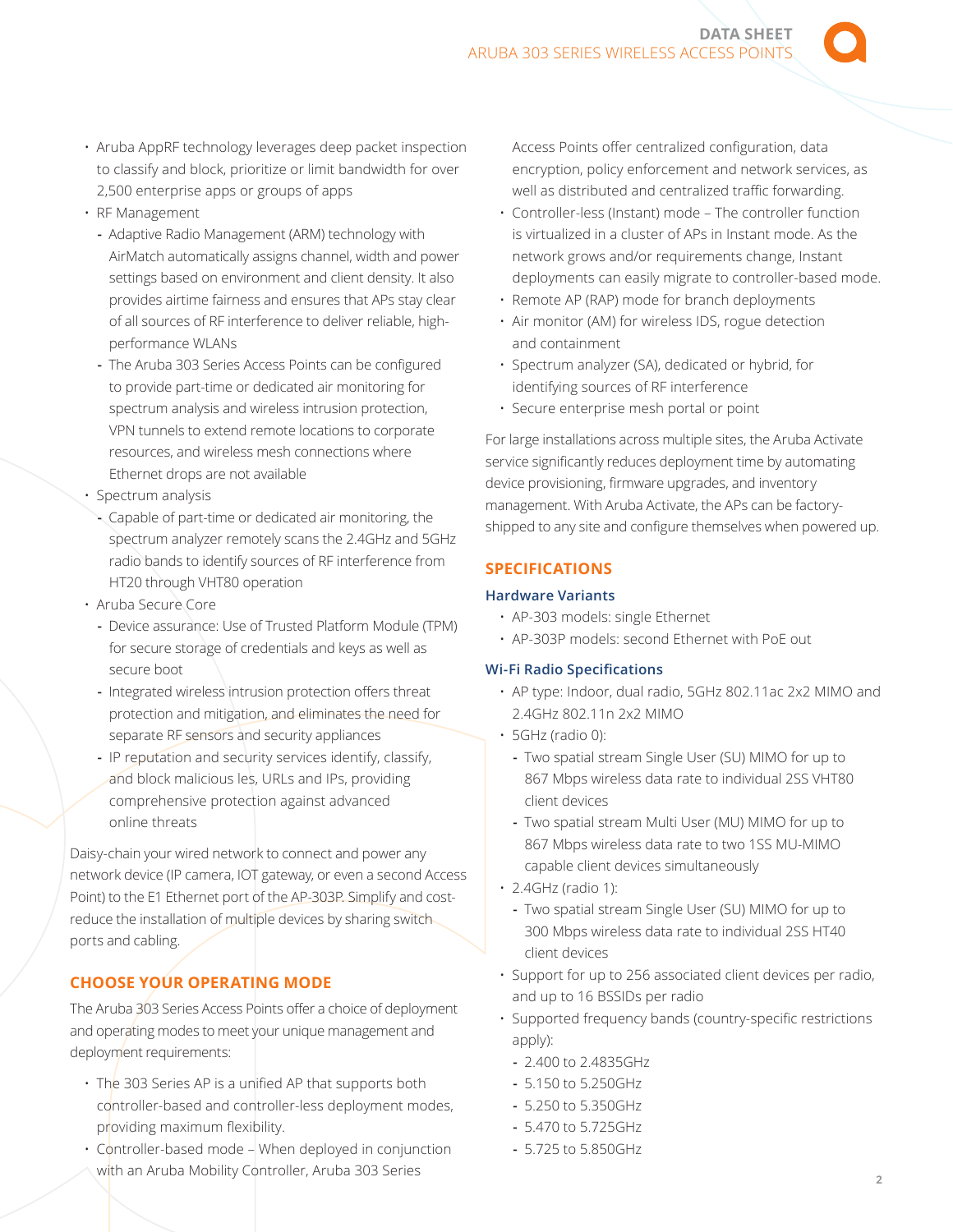**DATA SHEET**  ARUBA 303 SERIES WIRELESS ACCESS POINT

- Available channels: Dependent on configured regulatory domain
- Dynamic frequency selection (DFS) optimizes the use of available RF spectrum
- Supported radio technologies:
	- **-** 802.11b: Direct-sequence spread-spectrum (DSSS)
	- **-** 802.11a/g/n/ac: Orthogonal frequency-division multiplexing (OFDM)
- Supported modulation types:
	- **-** 802.11b: BPSK, QPSK, CCK
	- **-** 802.11a/g/n/ac: BPSK, QPSK, 16-QAM, 64-QAM, 256-QAM
- Transmit power: Configurable in increments of 0.5dBm
- Maximum (aggregate, conducted total) transmit power (limited by local regulatory requirements):
	- **-** 2.4GHz band: +21dBm (18dBm per chain)
	- **-** 5GHz band: +21dBm (18dBm per chain)
	- **-** Note: conducted transmit power levels exclude antenna gain. For total (EIRP) transmit power, add antenna gain
- Advanced Cellular Coexistence (ACC) minimizes the impact of interference from cellular networks
- Maximum ratio combining (MRC) for improved receiver performance
- Cyclic delay/shift diversity (CDD/CSD) for improved downlink RF performance
- Short guard interval for 20MHz, 40MHz and 80MHz channels
- Space-time block coding (STBC) for increased range and improved reception
- Low-density parity check (LDPC) for high-efficiency error correction and increased throughput
- Transmit beam-forming (TxBF) for increased signal reliability and range
- Supported data rates (Mbps):
	- **-** 802.11b: 1, 2, 5.5, 11
	- **-** 802.11a/g: 6, 9, 12, 18, 24, 36, 48, 54
	- **-** 802.11n: 6.5 to 300 (MCS0 to MCS15)
	- **-** 802.11ac: 6.5 to 867 (MCS0 to MCS9, NSS = 1 to 2)
	- **-** 802.11n high-throughput (HT) support: HT20/40
	- **-** 802.11ac very high throughput (VHT) support: VHT20/40/80
	- **-** 802.11n/ac packet aggregation: A-MPDU, A-MSDU

#### **Wi-Fi Antennas**

- Two vertically polarized dual-band downtilt omnidirectional antennas for 2x2 MIMO with peak antenna gain of:
	- **-** 3.3dBi in 2.4GHz and 5.8dBi in 5GHz for AP-303 **-** 3.4dBi in 2.4GHz and 7.8dBi in 5GHz for AP-303P
- The antennas are optimized for horizontal ceiling mounted orientation of the AP. The downtilt angle for maximum gain is roughly 30 degrees.
- Combining the patterns of both antennas per radio, the peak gain of the average (effective) pattern is:
	- **-** 2.1dBi in 2.4GHz and 5.7dBi in 5GHz for AP-303
	- **-** 2.1dBi in 2.4GHz and 5.9dBi in 5GHz for AP-303P

# **Other Interfaces**

- E0: One 10/100/1000BASE-T Ethernet network interface (RJ-45)
	- **-** Auto-sensing link speed and MDI/MDX
	- **-** 802.3az Energy Efficient Ethernet (EEE)
	- **-** PoE-PD: 48Vdc (nominal) 802.3af/at/bt PoE
- DC power interface
- E1 (AP-303P models only): One 10/100/1000BASE-T Ethernet network interface (RJ-45)
	- **-** Auto-sensing link speed and MDI/MDX
	- **-** 802.3az Energy Efficient Ethernet (EEE)
	- **-** PoE-PSE (output): 48Vdc (nominal) 802.3af/at PoE
- Bluetooth Low Energy (BLE) radio
- Zigbee 802.15.4 radio (AP-303P models only)
- Visual indicators (tri-color LEDs): for System and Radio status
- Reset button: factory reset (during device power-up), LED mode control (normal/off)
- Serial console interface (proprietary, µUSB physical jack)
- Kensington security slot

## **Power Sources and Consumption**

- The AP supports direct DC power and Power over Ethernet (PoE)
- When both power sources are available, DC power takes priority over PoE
- Power sources are sold separately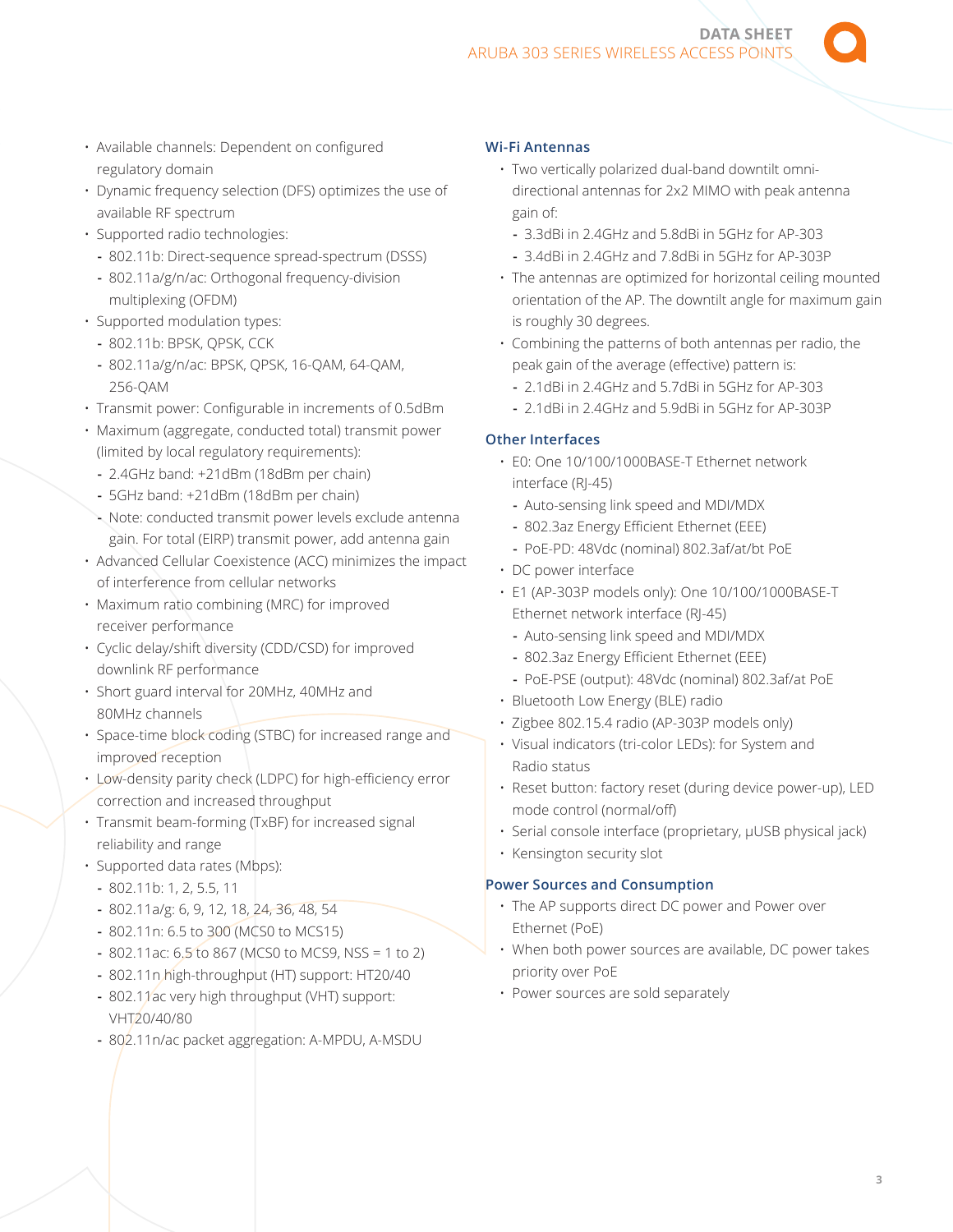**DATA SHEET**  ARUBA 303 SERIES WIRELESS ACCESS POINTS

## **AP-303 models:**

- Direct DC source: 12Vdc nominal, +/- 5%
- DC power interface accepts 2.1/5.5-mm center-positive circular plug with 9.5-mm length
- Power over Ethernet (PoE): 48Vdc (nominal) 802.3af compliant source
- Maximum (worst-case) power consumption: 10.1W (PoE) or 8.8W (DC)
- Maximum (worst-case) power consumption in idle mode: 4.2W (PoE) or 4.0W (DC)

#### **AP-303P models:**

- Direct DC source: 48Vdc nominal, +/- 5%
- DC power interface accepts 1.35/3.5-mm center-positive circular plug with 9.5-mm length
- Power over Ethernet (PoE-PD) on E0: 48Vdc (nominal) 802.3af/at/bt compliant source
- PoE-PSE function on E1 disabled when powered by 802.3af PoE, limited to class 3 when powered by 802.3at PoE, unrestricted when powered by 802.3bt PoE or DC
- Maximum (worst-case) power consumption: 11.3 (PoE) or 11.5 (DC)
- Maximum (worst-case) power consumption in idle mode: 6.8 (PoE) or 7.0 (DC)
- Power consumption numbers exclude power to support PoE-PSE function on E1

#### **Mounting**

- The AP ships with a (black) mount clips to attach to a 9/16 inch or 15/16-inch flat T-bar drop-tile ceiling
- Several optional mount kits are available to attach the AP to a variety of surfaces; see the Ordering Information section below for details

#### **Mechanical**

- Dimensions and weight (unit, excluding mount accessories):
	- **-** 150mm (W) x 150mm (D) x 35mm (H) or 5.9" (W)  $\times$  5.9" (D)  $\times$  1.4" (H)
	- **-** AP-303 models: 260g or 9.2oz
	- **-** AP-303P models: 280g or 9.9oz
- Dimensions and weight (shipping):
	- **-** 190mm (W) x 180mm (D) x 60mm (H) or 7.4" (W)  $\times$  7.0" (D)  $\times$  2.4" (H)
	- **-** AP-303 models: 410g or 14.5oz
- **-** AP-303P models: 430g or 15.2oz

## **Environmental**

- Operating:
	- **-** Temperature: 0° C to +40° C (+32° F to +104° F)
	- **-** Humidity: 5% to 93% non-condensing
- Storage and transportation:
	- **-** Temperature: -40° C to +70° C (-40° F to +158° F)

#### **Reliability (at +25C operating temperature)**

- AP-303 models MTBF: 795khrs (91yrs)
- AP-303P models MTBF: 518khrs (59yrs)

## **Regulatory**

- FCC/ISED
- CE Marked
- RED Directive 2014/53/EU
- EMC Directive 2014/30/EU
- Low Voltage Directive 2014/35/EU
- UL/IEC/EN 60950
- EN 60601-1-1 and EN 60601-1-2
- EN 50155 (AP-303)

For more country-specific regulatory information and approvals, please see your Aruba representative.

#### **Regulatory Model Numbers**

- AP-303: APIN0303
- AP-303P: APINP303

# **Certifications**

- CB Scheme Safety, cTUVus
- UL2043 plenum rating
- Wi-Fi Alliance (WFA) certified 802.11a/b/g/n/ac
- WPA, WPA2 and WPA3 Enterprise with CNSA option, Personal (SAE), Enhanced Open (OWE)
- Wi-Fi Alliance certified (WFA) 802.11ac with Wave 2 features
- Passpoint® (Release 2) with ArubaOS and Instant 8.3+

## **WARRANTY**

• [Aruba limited lifetime warranty](http://www.arubanetworks.com/support-services/product-warranties/)

# **MINIMUM SOFTWARE VERSIONS**

- AP-303 models: ArubaOS & Aruba InstantOS 8.3.0.0
- AP-303P models: ArubaOS & Aruba InstantOS 8.4.0.0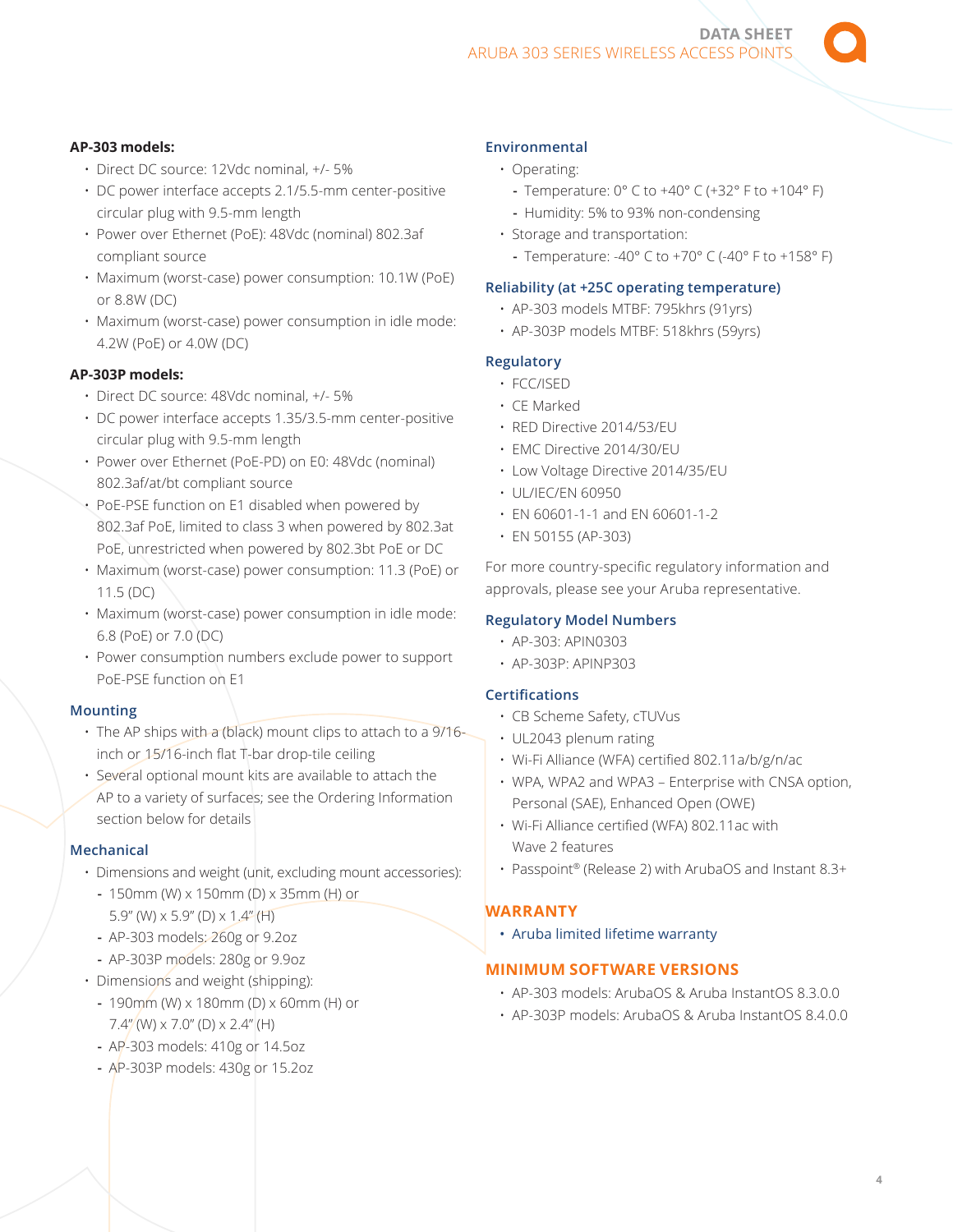

# **RF PERFORMANCE TABLE**

|                     | Maximum transmit power (dBm)<br>per transmit chain | <b>Receiver sensitivity (dBm)</b><br>per receive chain |
|---------------------|----------------------------------------------------|--------------------------------------------------------|
| 802.11b 2.4GHz      |                                                    |                                                        |
| 1 Mbps              | 18.0                                               | $-93.0$                                                |
| 11 Mbps             | 18.0                                               | $-87.0$                                                |
| 802.11g 2.4GHz      |                                                    |                                                        |
| 6 Mbps              | 18.0                                               | $-90.0$                                                |
| 54 Mbps             | 16.0                                               | $-73.0$                                                |
| 802.11n HT20 2.4GHz |                                                    |                                                        |
| MCS0/8              | 18.0                                               | $-90.0$                                                |
| MCS7/15             | 14.0                                               | $-71.0$                                                |
| 802.11n HT40 2.4GHz |                                                    |                                                        |
| MCS0/8              | 18.0                                               | $-87.0$                                                |
| MCS7/15             | 14.0                                               | $-68.0$                                                |
| 802.11a 5GHz        |                                                    |                                                        |
| 6 Mbps              | 18.0                                               | $-90.0$                                                |
| 54 Mbps             | 16.0                                               | $-73.0$                                                |
| 802.11n HT20 5GHz   |                                                    |                                                        |
| MCS0/8              | 18.0                                               | $-90.0$                                                |
| MCS7/15             | 14.0                                               | $-71.0$                                                |
| 802.11n HT40 5GHz   |                                                    |                                                        |
| MCS0/8              | 18.0                                               | $-87.0$                                                |
| MCS7/15             | 14.0                                               | $-68.0$                                                |
| 802.11ac VHT20 5GHz |                                                    |                                                        |
| MCS0                | 18.0                                               | $-90.0$                                                |
| MCS9                | 12.0                                               | $-67.0$                                                |
| 802.11ac VHT40 5GHz |                                                    |                                                        |
| MCS0                | 18.0                                               | $-87.0$                                                |
| MCS9                | 12.0                                               | $-62.0$                                                |
| 802.11ac VHT80 5GHz |                                                    |                                                        |
| MCS0                | 18.0                                               | $-84.0$                                                |
| MCS9                | 12.0                                               | $-59.0$                                                |

Note: Table shows the maximum hardware capability of the AP (excluding antenna and MIMO/MRC gain). Actual maximum transmit power may be limited below these numbers to ensure compliance with local regulatory requirements.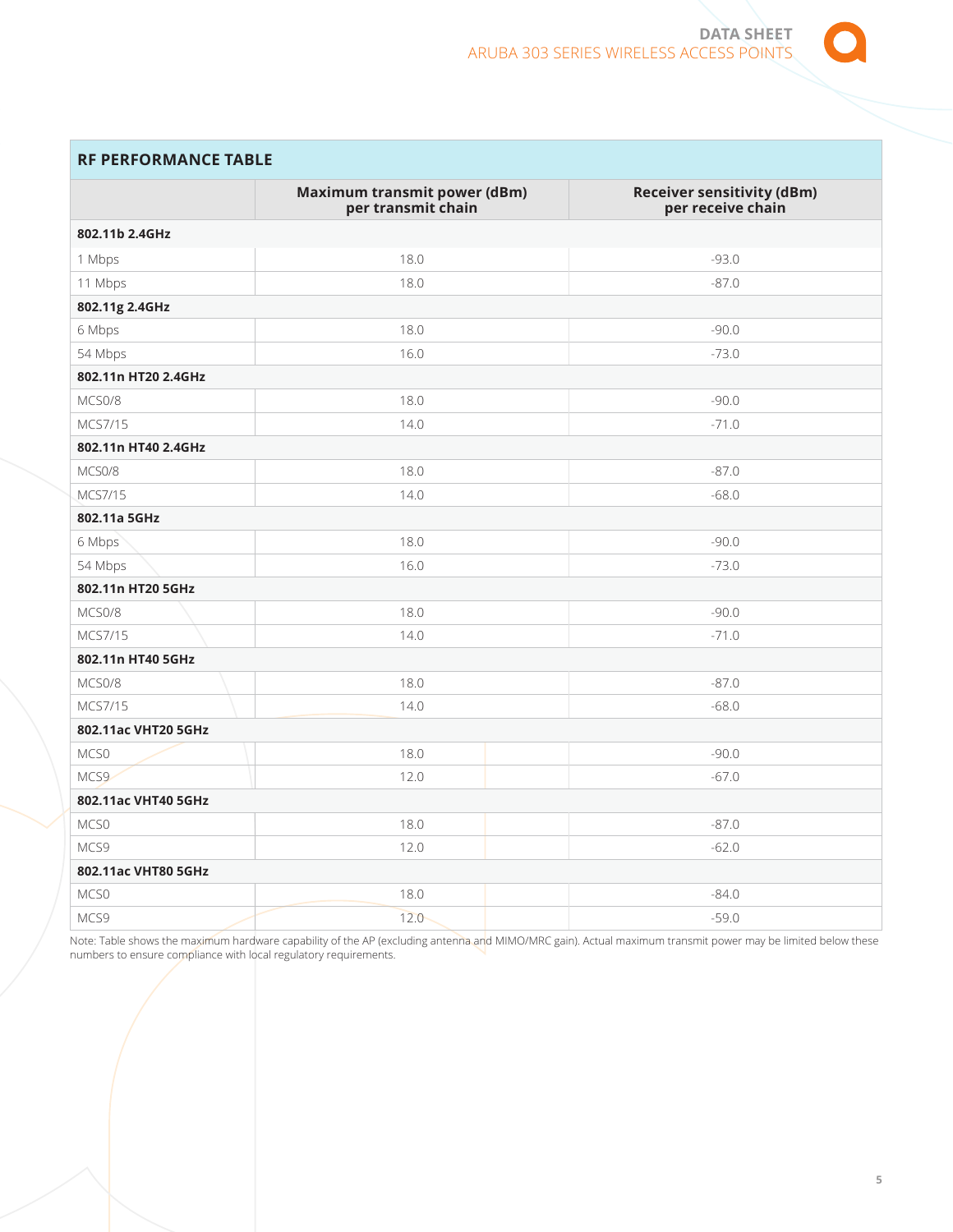# **ANTENNA PATTERN PLOTS**

# **Horizontal planes (top view, AP facing forward)**

Showing both azimuth (0 degrees) and 30 degrees downtilt patterns



2.44GHz Wi-Fi (radio 1)



5.5GHz Wi-Fi (radio 0)

#### **Elevation planes (side view, AP facing down)**

Showing side view with AP rotated 0 and 90 degrees



-2.44GHz WiFi Average Elevation 0

2.44GHz Wi-Fi (radio 1)



5.5GHz Wi-Fi (radio 0)